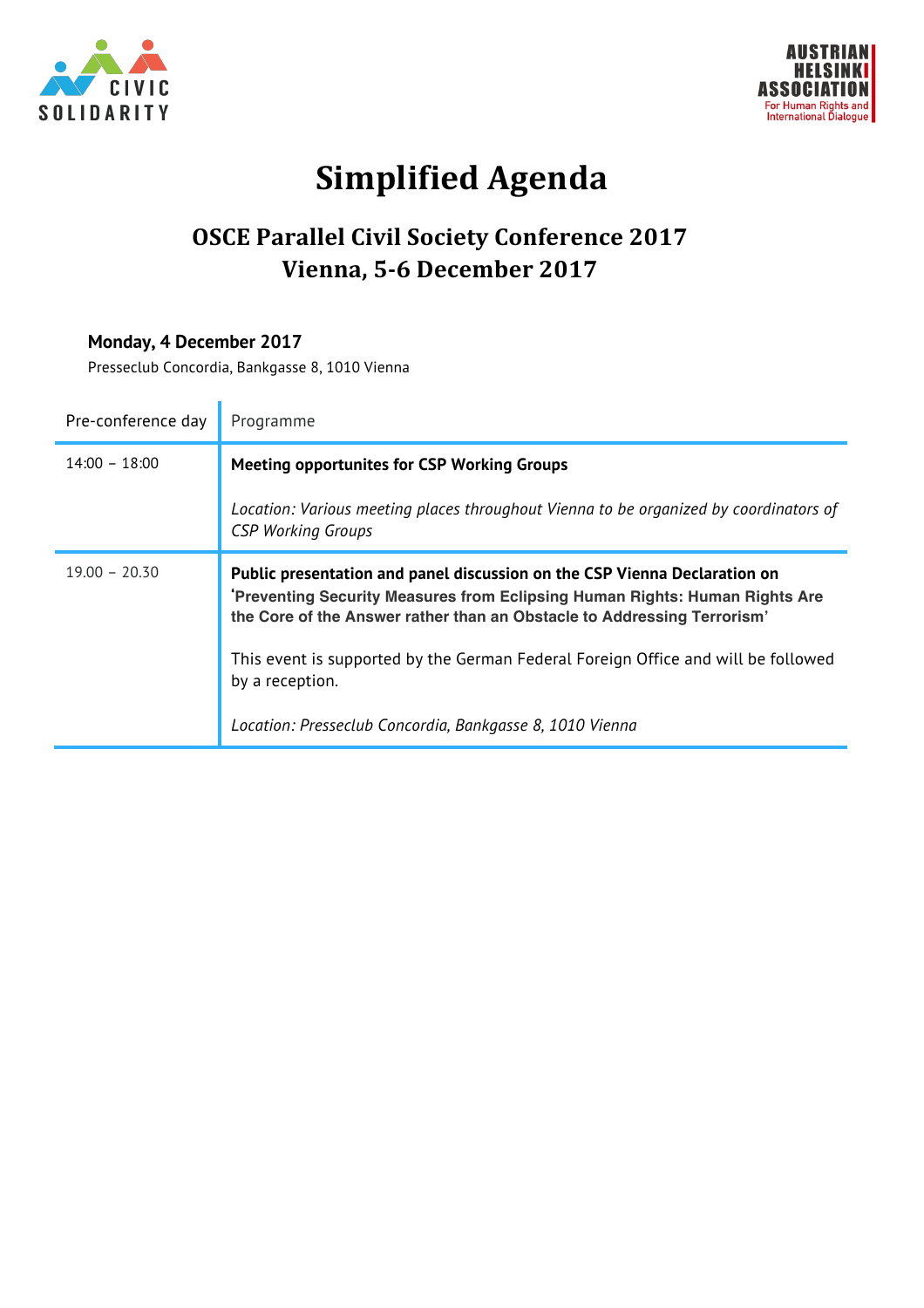

## **Tuesday, 5 December 2017**

Le Meridien, Robert-Stolz-Platz 1, 1010 Vienna

| Day 1           | Programme                                                                                                                                                                                                                                                                                                                                                                                                                                                                                                                                                     |
|-----------------|---------------------------------------------------------------------------------------------------------------------------------------------------------------------------------------------------------------------------------------------------------------------------------------------------------------------------------------------------------------------------------------------------------------------------------------------------------------------------------------------------------------------------------------------------------------|
| $09.00 - 10.00$ | <b>Registration &amp; welcome coffee</b>                                                                                                                                                                                                                                                                                                                                                                                                                                                                                                                      |
| $10.00 - 10.45$ | <b>Conference Opening</b><br>Open to OSCE delegates and the media<br>Welcoming remarks by the moderator<br>Introductory remarks<br>Austrian Representative of the Civic Solidarity Platform<br>The Austrian OSCE Chairmanship 2017 and reflections on preliminary results<br>Head of Task Force for the Austrian OSCE Chairmanship 2017<br>The German OSCE German Chairmanship 2016 and reflections on results<br>Head of Task Force for the German OSCE Chairmanship 2016 (tbc)<br>The Italian OSCE Chairmanship 2018 and introduction of Italian priorities |
| $10.45 - 12.30$ | Head of Task Force for the Italian OSCE Chairmanship 2018 (tbc)<br>Moderator<br>Representative of the Civic Solidarity Platform<br><b>Session 1: 'Preventing Security Measures from Eclipsing Human</b><br>Rights: Human Rights Are the Core of the Answer rather than an Obstacle to<br><b>Addressing Terrorism'</b>                                                                                                                                                                                                                                         |
| $12:30 - 14:00$ | Lunch                                                                                                                                                                                                                                                                                                                                                                                                                                                                                                                                                         |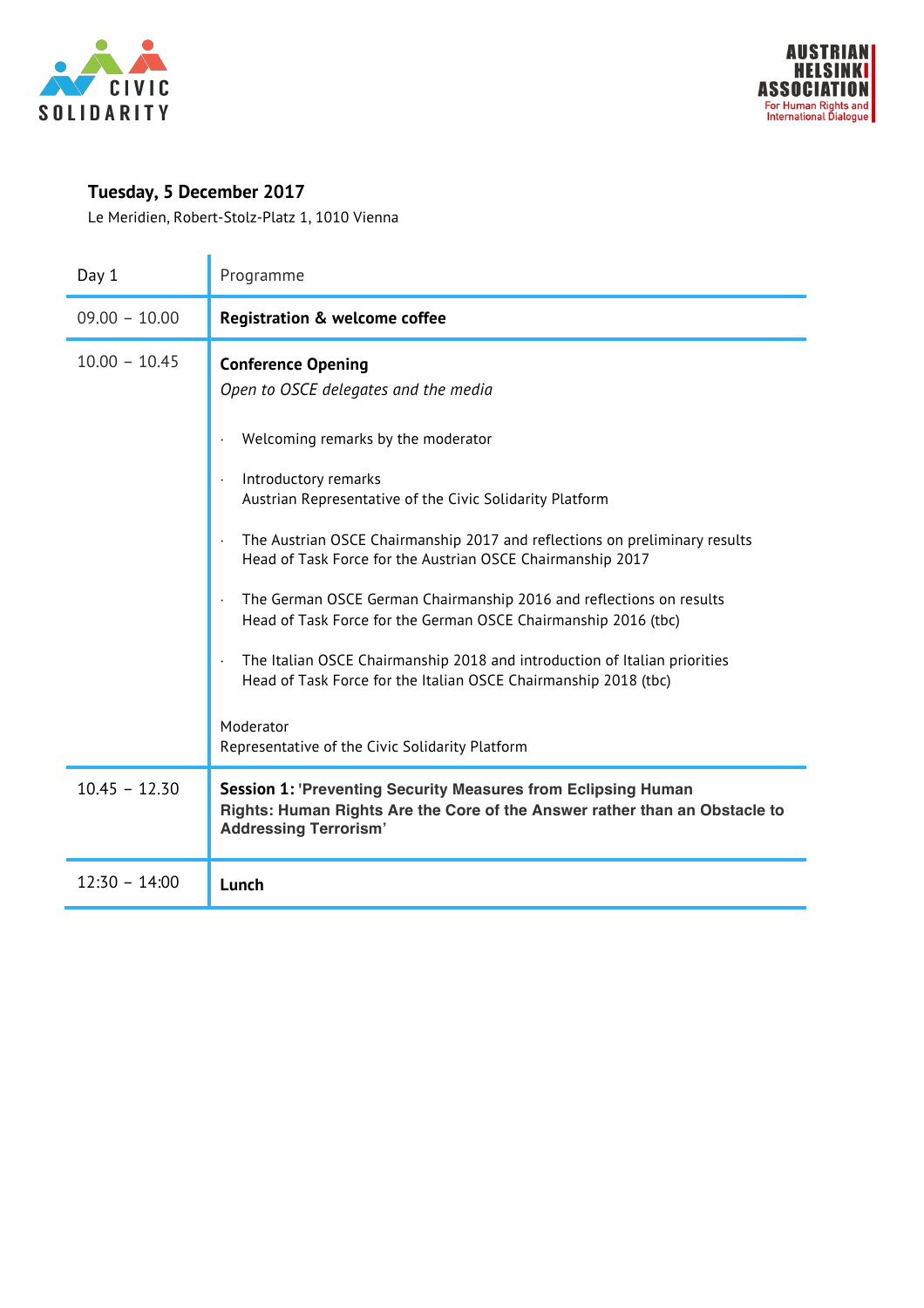



| $14:00 - 15:30$           | Session 2: Evaluation on the Implementation of the OSCE Human Dimension<br><b>Commitments in Austria</b>                                                                                               |
|---------------------------|--------------------------------------------------------------------------------------------------------------------------------------------------------------------------------------------------------|
|                           | Presentation of the evaluation on the implementation of the OSCE Human<br>Dimension commitments in Austria<br>Dr. Klaus Starl, ETC Graz                                                                |
|                           | Remarks by the Austrian Ombudsperson<br>Dr. Günther Kräuter, Austrian Ombudsperson                                                                                                                     |
|                           | Remarks by an Austrian Civil Society Representative and CSP member<br>Claudia Schäfer, ZARA-Zivilcourage und Anti-Rassismus-Arbeit                                                                     |
|                           | Remarks by a Representative of an Austrian Civil Society Organization that<br>contributed to the Evaluation<br>Gözde Taskaya, Netzwerk Muslimische Zivilgesellschaft (Network Muslim Civil<br>Society) |
|                           | Lessons learnt from Swiss, Serbian, German and Austrian civil society<br>representatives involved in this process in 2014-2017<br>Matthias Hui, humanrights.ch                                         |
|                           | Q&A.Discussion                                                                                                                                                                                         |
|                           | Moderation: Izabela Kisić, Helsinki Commitee for Human Rights in Serbia                                                                                                                                |
| $15:30 - 16:00$           | <b>Coffee break</b>                                                                                                                                                                                    |
| $16:00 - 18.00/$<br>18.30 | Session 3: On-Site Visits of Austrian NGOs (in groups of 20-25 persons)                                                                                                                                |
|                           | Group 1: Brunnenpassage - ArtSocialSpace                                                                                                                                                               |
|                           | Group 2: HEMAYAT - Betreuungszentrum für Folter- und Kriegsüberlebende                                                                                                                                 |
|                           | Group 3: ZARA - Zivilcourage und Anti-Rassismus-Arbeit                                                                                                                                                 |
|                           | Group 4: Human Rights Bureau of the City of Vienna                                                                                                                                                     |
|                           | Group 5: Ludwig Boltzmann Institute for Human Rights (BIM)                                                                                                                                             |
| $19:30 - 23:30$           | Social Gathering - After The Stand                                                                                                                                                                     |
|                           | Welcome: Shams Asadi, Human Rights Bureau of the City of Vienna<br>Artistic Intervention: Milly Reid, After The Stand                                                                                  |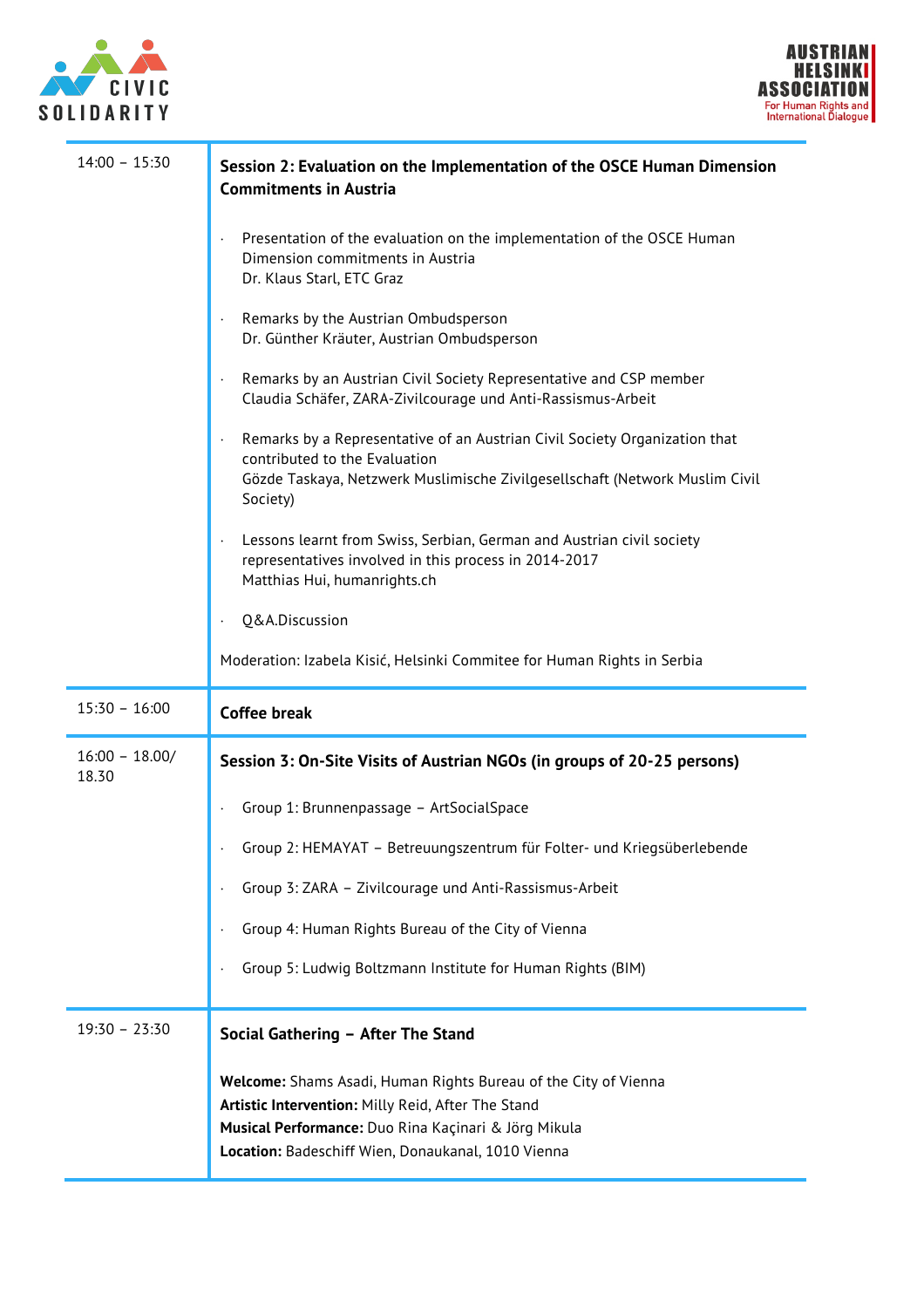



## **Wednesday, 6 December 2017**

Le Meridien, Robert-Stolz-Platz 1, 1010 Vienna

| Day 2           | Programme                                                                                                                                                                                                                                                                                                                                                                                                                                                                                                                                                                                                                                                                                                                                                                                                                                                                                                                                                                                                                                                                                                    |
|-----------------|--------------------------------------------------------------------------------------------------------------------------------------------------------------------------------------------------------------------------------------------------------------------------------------------------------------------------------------------------------------------------------------------------------------------------------------------------------------------------------------------------------------------------------------------------------------------------------------------------------------------------------------------------------------------------------------------------------------------------------------------------------------------------------------------------------------------------------------------------------------------------------------------------------------------------------------------------------------------------------------------------------------------------------------------------------------------------------------------------------------|
| $08.30 - 09.00$ | <b>Welcome coffee</b>                                                                                                                                                                                                                                                                                                                                                                                                                                                                                                                                                                                                                                                                                                                                                                                                                                                                                                                                                                                                                                                                                        |
| $09:00 - 10:30$ | Session 4: Ways of further developing the responses by various OSCE<br>Stakeholders to challenges posed by migration                                                                                                                                                                                                                                                                                                                                                                                                                                                                                                                                                                                                                                                                                                                                                                                                                                                                                                                                                                                         |
| $10:30 - 12:30$ | Session 5: Human dimension crises situations in the OSCE region                                                                                                                                                                                                                                                                                                                                                                                                                                                                                                                                                                                                                                                                                                                                                                                                                                                                                                                                                                                                                                              |
| $12:30 - 14:00$ | Lunch                                                                                                                                                                                                                                                                                                                                                                                                                                                                                                                                                                                                                                                                                                                                                                                                                                                                                                                                                                                                                                                                                                        |
| $14:00 - 15:30$ | Session 6: Enhancing the impact of civil society in the Donbas Conflict                                                                                                                                                                                                                                                                                                                                                                                                                                                                                                                                                                                                                                                                                                                                                                                                                                                                                                                                                                                                                                      |
| $15:30 - 16.00$ | <b>Coffee Break</b>                                                                                                                                                                                                                                                                                                                                                                                                                                                                                                                                                                                                                                                                                                                                                                                                                                                                                                                                                                                                                                                                                          |
| $16:00 - 17:30$ | <b>Conference Closing</b><br>Open to OSCE delegates and the media<br>Welcoming remarks & introduction round<br>Representative of the Civic Solidarity Platform<br>Presentation of the Civil Society Recommendations<br>Representative of the Civil Society Platform<br>Presentation of the 'Vienna Declaration'<br>Representative of the Civil Society Platform<br>Remarks from the OSCE Secretariat<br><b>OSCE Secretary General</b><br>Remarks from the OSCE Office for Democratic Institutions and Human Rights<br>Director of the ODIHR<br>Remarks from the OSCE Representatives on Freedom of the Media (10min)<br>OSCE Representative on Freedom of the Media (tbc)<br>Questions/Comments from the audience to the representatives of the OSCE, followed by<br>short reactions from the panel (10min or until Ministers arrive)<br>Symbolic hand-over of the Civil Society Recommendations 2017 and the 'Vienna<br>Declaration' to the repsentatives of the OSCE, incl. photo opportunity for the media<br>Remarks from the Austrian OSCE Chairmanship 2017 (5min)<br>OSCE Chairperson-in-Office (tbc) |